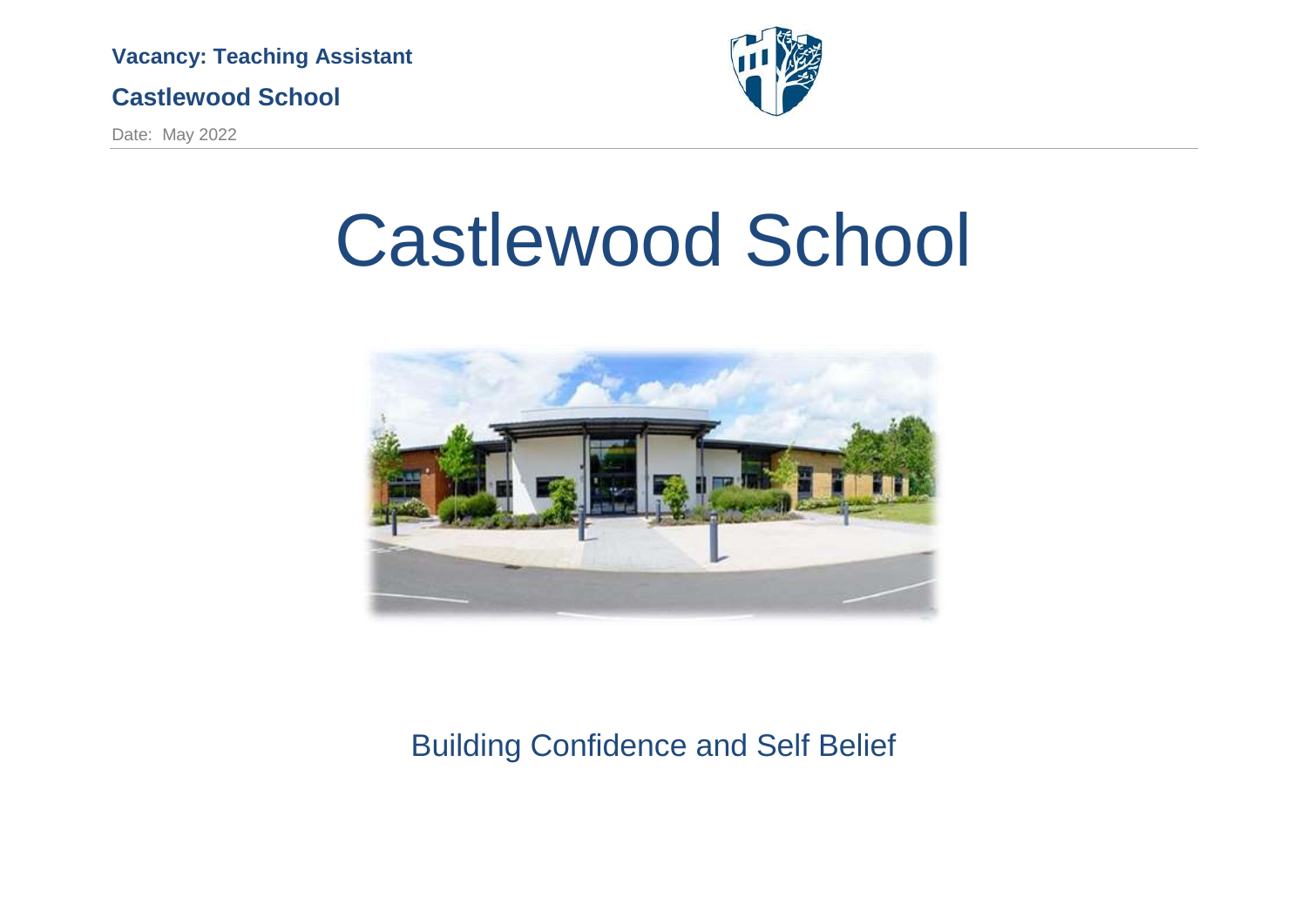# **Vacancy: Teaching Assistant Castlewood School**



Date: May 2022

#### Dear Applicant,

Thank you for your enquiry regarding the above position. These post are offered on a permanent contracts on the NJC Pay Spine.

The school is at an exciting phase in its development. We are in the seventh school year, following academy conversion, now being sponsored by Manor Hall Academy Trust and prior to September 2020 Northern House Academy Trust. We are a small school where all pupils are well known and understood by our experienced staff and we are proud of our pastoral care which ensures our pupils are well supported. I hope that this job pack you will give you a clear sense of what makes our school distinctive in an ever-changing world.

If you would like more information, or if you would like a tour of the school, please get in touch. It is important for potential employees to fully understand our culture and ethos 'at work'. I hope you will be interested in taking your initial enquiries further and look forward to receiving your completed application form, equal opportunities statement, and supporting statement. Please ensure your supporting statement addresses the person specification along with your reasons for applying for the post, it should be no more than two sides of A4.

Applications by email are encouraged and must be sent to [hr@castlewoodschool.co.uk](mailto:hr@castlewoodschool.co.uk) by **12:00 noon on 25 th May 2022**. Unfortunately we are only able to offer feedback to short-listed candidates.

Yours faithfully,

Trevor Scott Head Teacher

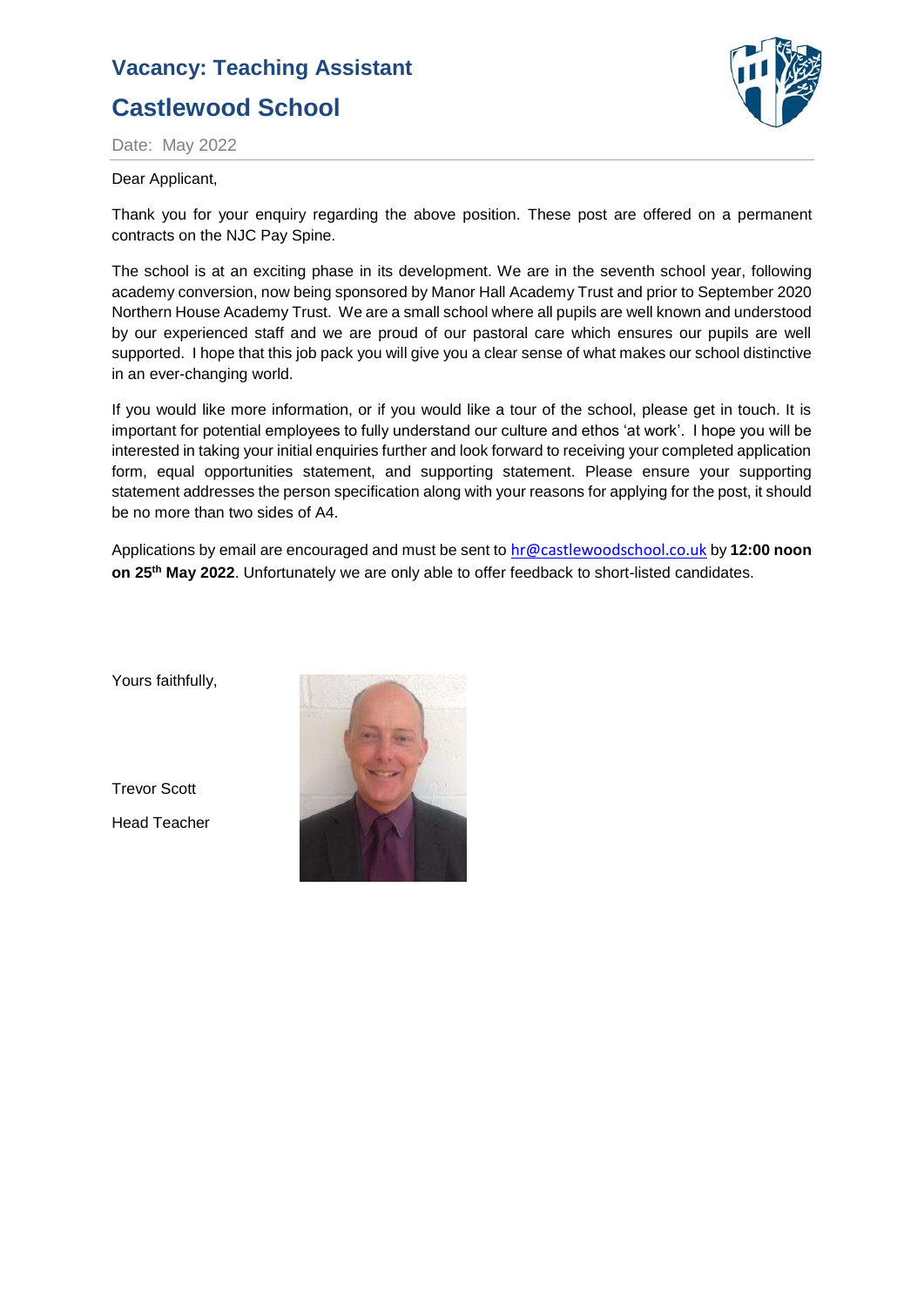## **Castlewood School**



Date: May 2022

#### **About Castlewood School**



This new school stands on the site of what was previously known as 'Oaklands School' in Castle Bromwich. The building was constructed in 2009 and boasts state-of-the-art facilities.

Castlewood School is a special day school for 96 pupils aged 4-16 with Social, Emotional and Mental Health difficulties (SEMH).

Many of our pupils also have additional needs, often due to the co-morbidity of related medical conditions. Additional needs presented include Autistic Spectrum Conditions (ASC) including Asperger's Syndrome, Moderate Learning Difficulties (MLD), Specific Learning Difficulties (SpLD) including dyslexia and dyspraxia and Speech, Language and Communication Needs (SLCN). Some pupils have medical conditions such as Attention Deficit Hyperactivity Disorder (ADHD) requiring medication or visual and hearing impairments.

All pupils at Castlewood School have an Education, Health and Care Plan (EHCP) and are admitted following close consultation with the referring Local Authorities.

Pupils are taught in groups of a maximum size of eight by an allocated Class Teacher and Teaching Assistant. Sometimes additional adults are allocated to a group or an individual for a short period of time to meet specific needs.



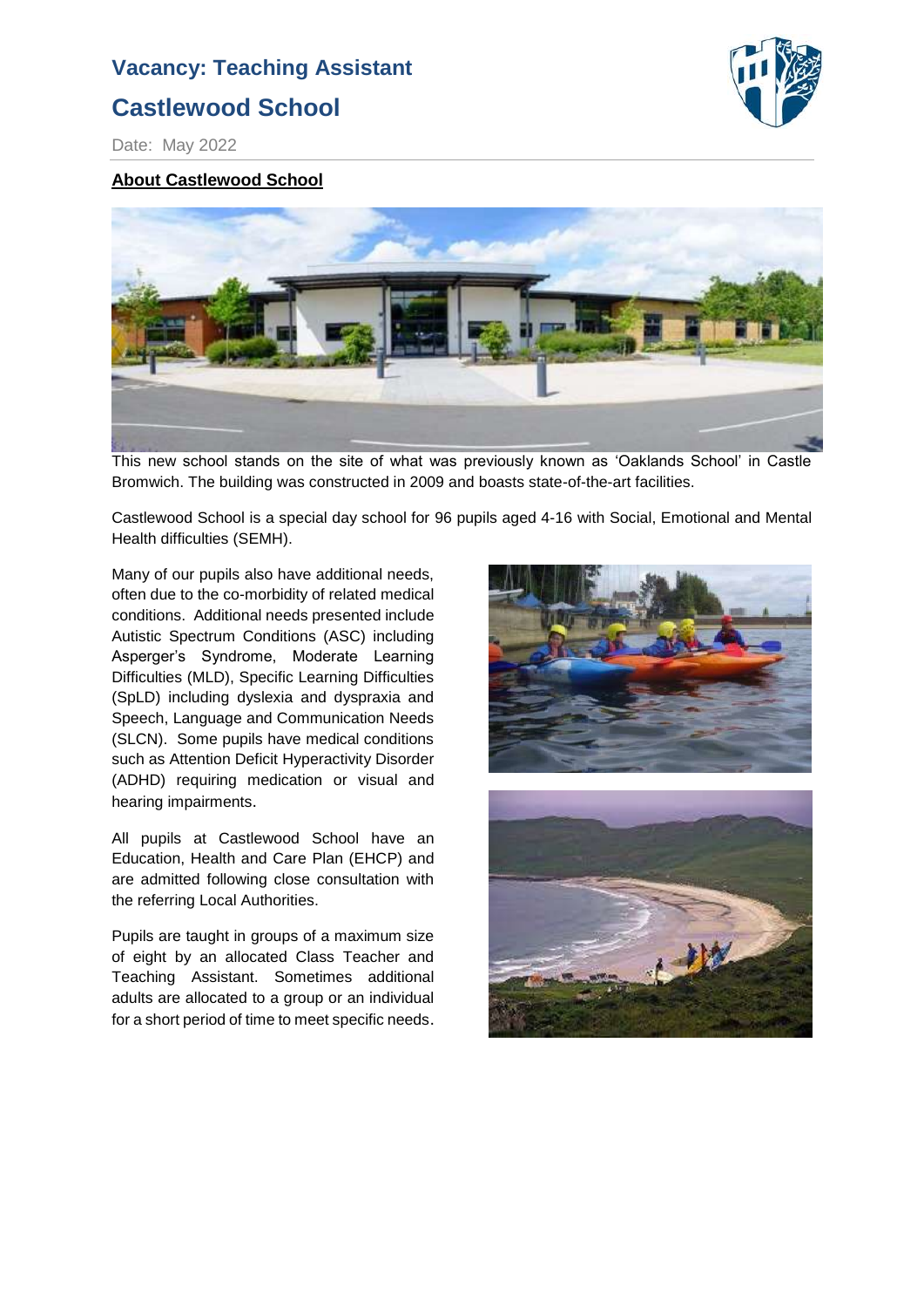# **Vacancy: Teaching Assistant Castlewood School**



#### Date: May 2022

Before attending our school, many pupils have experienced 'failure' in a conventional mainstream setting, often resulting in attainment below the national expectations and significant self-esteem and confidence issues. At Castlewood School we aim to nurture pupils by building trusting relationships, enabling pupils to feel valued and to develop self-worth, raising self-esteem and supporting them to engage with learning, leading to achievement and experiencing success.



Our main focus rests on supporting all pupils, regardless of their starting points to reach their academic, emotional and social potential – we want pupils to be the best they can be, enabling them to move on and become a functional member of society. This is achieved by challenging pupils and staff to take the next step for their personal development.



Many of our pupils arrive feeling that they are not successful learners and with significant selfesteem difficulties due to their prior experience of learning. It is also common for our pupils to arrive with limited and underdeveloped skills due to missed opportunities and challenging behaviour acting as a barrier to learning. Pupils are valued as individuals and time is taken to identify learning styles and to understand the needs of the child. This approach allows us to identify activities and learning opportunities to close the gap and to move children along their educational journey.

Our school is a successful and happy one, where pupils feel valued and learn to take responsibility for themselves and others. We are blessed with children of many different age groups. The consideration and patience shown by our older pupils towards their younger peers is only one of the many remarkable features of our school.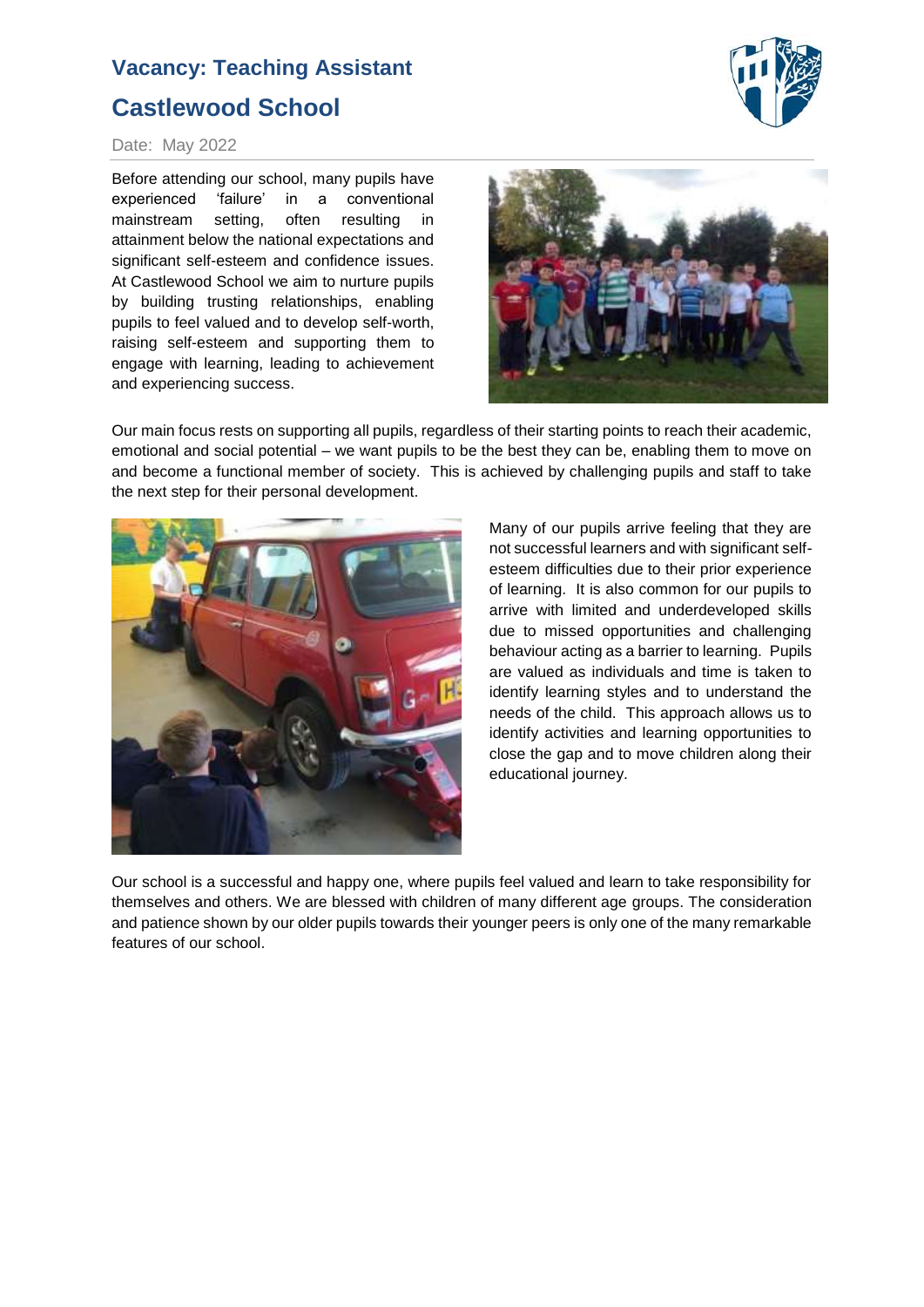# **Castlewood School**



Date: May 2022



All pupils benefit from;

- in-house catering
- a fully-equipped drama studio
- a multi-purpose sports hall, with space and equipment to host 5-aside football, badminton, basketball, gymnastics and trampolining
- a design technology suite
- a mechanics room
- a food technology room
- a science lab
- a music room
- an art room
- a library
- landscaped grounds
- spacious classrooms equipped with interactive screens and the
- Upper School pupils additionally enjoy their own outside area

We regularly feature pupils' work and successes on our website, (our new website is currently under construction) and seek to include all our children in school performances and off-site learning activities, experiences from which they may have been excluded in the past.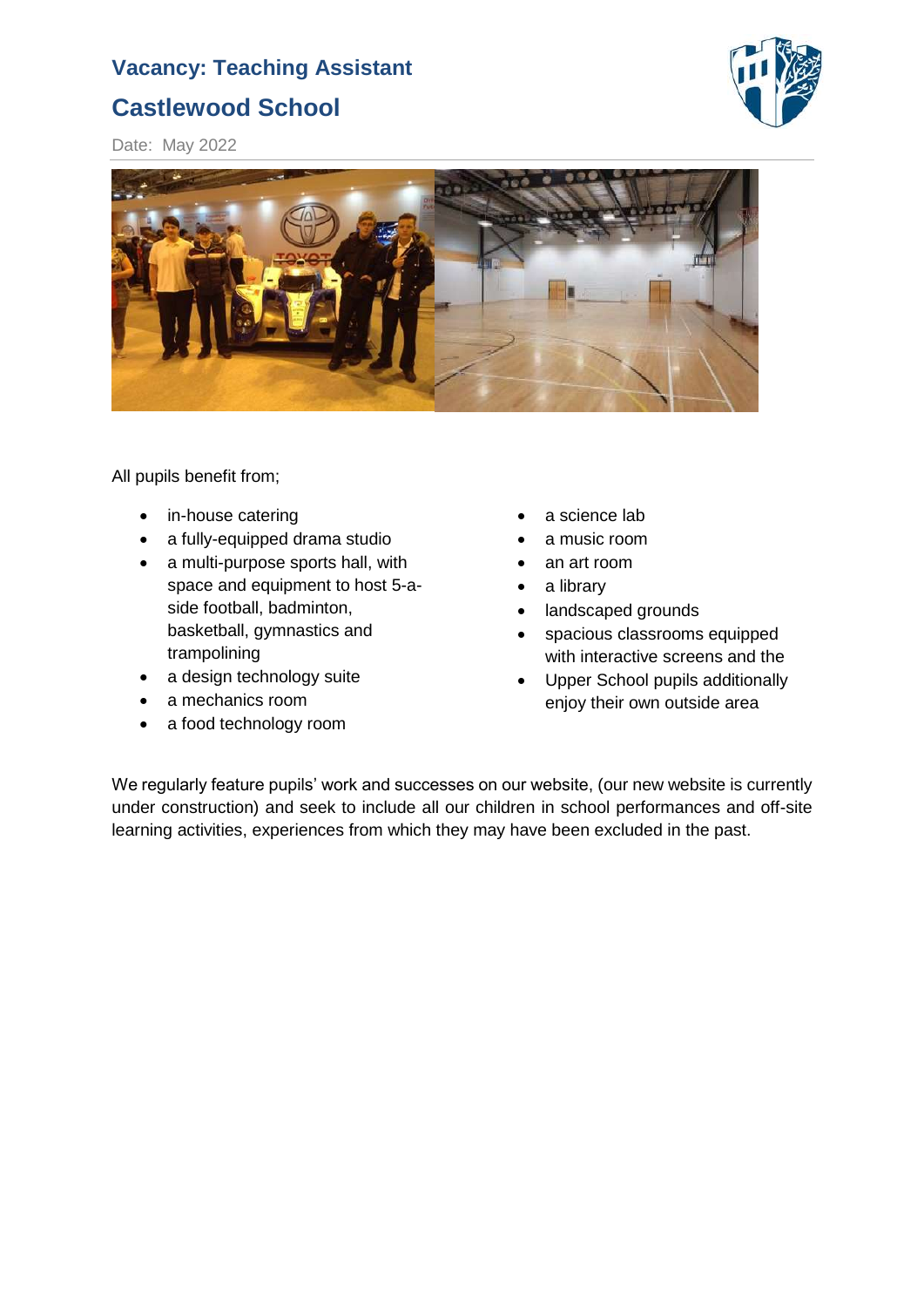# **Vacancy: Teaching Assistant Castlewood School**



Date: May 2022



Our pupils receive a broad and balanced curriculum, aiming to meet their individual special educational needs. The school is committed to equal opportunities and all our pupils are expected to leave school with accredited qualifications. At all times pupils and staff are expected to work and behave responsibly, showing respect and consideration for others.

We are developing a culture of aspiration, achievement and personal growth for all pupils and we are committed to broadening

their experiences through our enrichment programme. Themed days, residential excursions and an active School Council combine to make this a busy school where everyone's talents are nurtured and stretched. I appreciate the hard work and dedication of the pupils, their teachers and support staff and I enjoy good communication with all our families. Our school motto is **'Building confidence and self-belief'** so you can see this is not merely a slogan but a guiding principle for whole school improvement.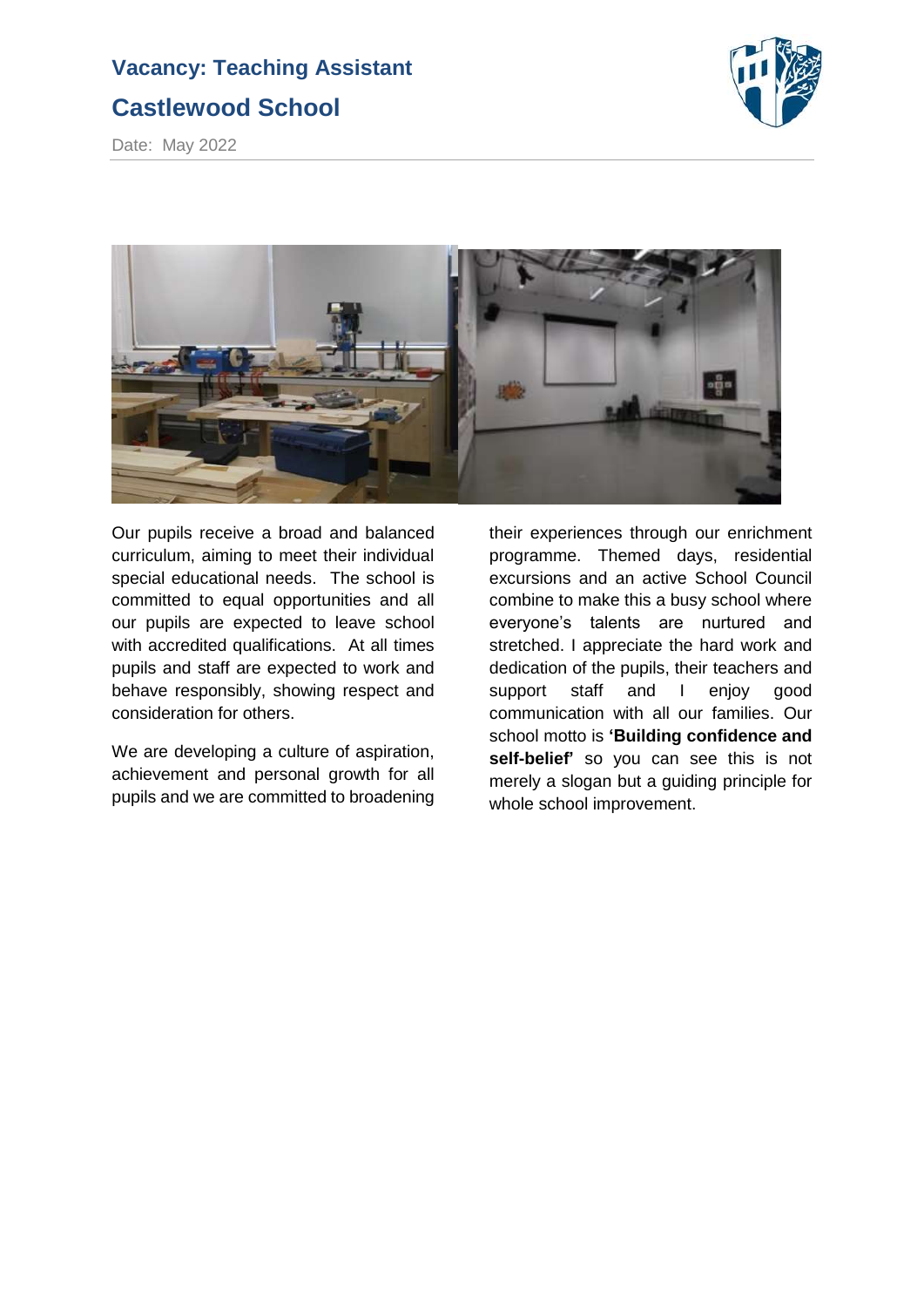# **Castlewood School**



Date: May 2022

#### **Renumeration**

The salary for the post will start from £15,961 to £17,083 (actual salary) on G05 scale point 6-9, dependent upon experience / continuous service.

Contractual Hours are **32.5 Hours**

A pension is also provided (LGPS).

#### **The Application Process**

The closing date for applications is **12:00 noon 25 th May 2022.**

Interviews will take place week commencing **6 th June 2022 time to be confirmed**

Applicants are asked to provide a completed application form, detailing any gaps in employment), ensuring your other information in support of your application is of no more than two sides of A4, in which you must demonstrate what you can bring to Castlewood School.

Once you have completed your application please email it to **[hr@castlewoodschool.co.uk](mailto:hr@castlewoodschool.co.uk)**

Applicants must provide a minimum of two references, one which must be their current employer (or most recent permanent employer if not in permanent work). The reference must be of someone of a senior nature (normally the Head Teacher in the case of someone working in a school presently)

The school will shortlist applications based on the Person Specification provided.

Successful shortlisted candidates will be called for interview. During the interview candidates will be required to bring with them a range of Identification, as required under Safer Recruitment and Right to Work. Proof of qualifications will also be required.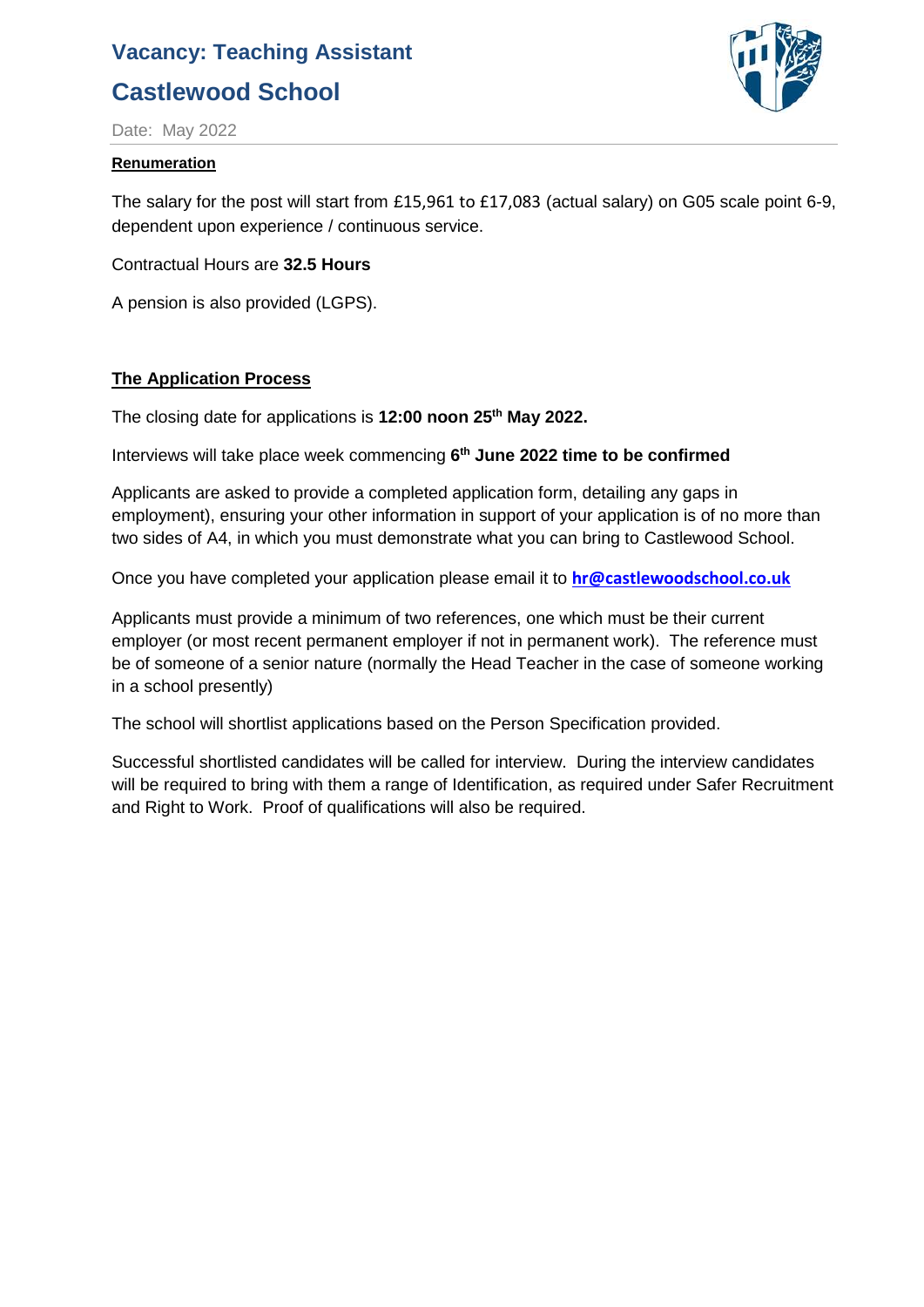# **Castlewood School**



Date: May 2022

#### **Safeguarding**

Castlewood Schoolis committed to safeguarding and promoting the welfare of children and young people/vulnerable adults and expects all staff and volunteers to share this commitment.

All applicants will be subject to a rigorous, Enhanced Disclosure and Barring Service (DBS) check and all references obtained will be checked for authenticity and accuracy.

We are an Equal Opportunities employer and welcome applications from all members of the community.

#### **Information for Job Applicants - Safeguarding of Vulnerable Groups, including children**

**Please read this important information if the post for which you are applying is classed as Regulated Activity with regard to working or having contact with Vulnerable Groups, including Children.**

- 1. Exemption Orders to the Rehabilitation of Offenders Act 1974 permit us to ask you to tell us about all convictions or cautions on your application form. You are obliged to tell us.
- 2. Under the Disclosure & Barring Service Scheme, we will need to check that you are not barred from working or having contact with Vulnerable Groups, including Children (according to the post).

Currently we will discover this from an application by you for an Enhanced DBS check for Regulated Activity, which we will arrange for you.

- 3. As we have children under the age of 8 on site, we will also check that you have not been barred from working with young children due to the 'disqualification by association' legislation which is set out in the DFE's 'Keeping children safe in education' guidance
- 4. If you are already barred from working with either Children or Vulnerable Groups, we cannot by law employ you for this post, and you will commit an offence by making an application.
- 5. If you are not barred, a criminal record will not automatically bar you from employment, but you may be required to attend a meeting with a Senior Officer to discuss the details of your record.
- 6. All information provided by you and the DBS Disclosure, will be kept secure and only made available to persons who need to view it for employment purposes. It will be destroyed after use. We will comply with the DBS Code of Conduct relating to storage and security of all Disclosure information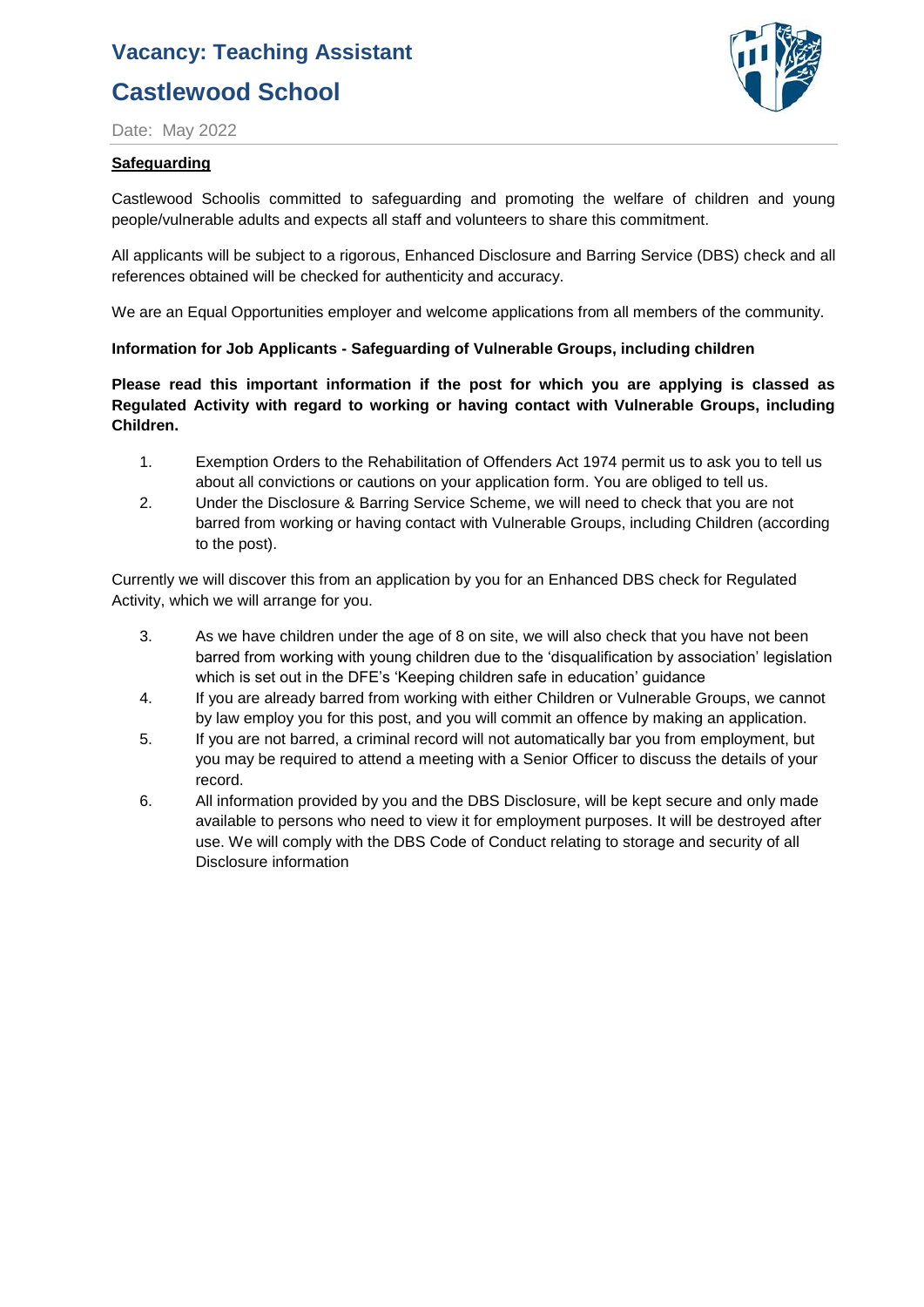# **Castlewood School**



Date: May 2022

# **Job Profile**

| <b>Castlewood School</b>       |                                               |         |                   |                   |  |
|--------------------------------|-----------------------------------------------|---------|-------------------|-------------------|--|
| <b>Job Number</b>              | <b>Post Title</b>                             | Grade   | <b>Points</b>     | <b>Date</b>       |  |
| AA6960<br>(formerly)<br>C1049) | <b>Teaching Assistant (Special</b><br>School) | Grade 5 | 398<br><b>NJC</b> | <b>April 2008</b> |  |

## **Reporting Relationships**

## **Responsible to: Assistant Head i/c Lower School**

## **Responsible for: Support the Class Teacher with Classroom Duties**

## **School Purpose and Values**

Our special school offers 96 places to children between the ages of 5 and 16 (Year 1 to Year 11) with an Education Health care Plan (EHCP) and a primary diagnosis of Social, Emotional and Mental Health (SEMH), whose needs cannot be met within a mainstream setting.

In September 2020 we joined the family of schools that together make up Manor Hall Academy Trust.

As a small school we believe that all pupils are well known and understood by our experienced staff and we are proud of our pastoral care which ensures our pupils are well supported. We offer a broad and balanced curriculum and are fully committed to equal opportunities for all our learners. We expect all pupils to leave our school with accredited qualifications and the life skills to become successful independent members of their local community.

This will be achieved through the dedication of our staff, hard work from our pupils and good communication with families and other external professionals.

If you would like further information or a tour of the school then please get in touch. Our staff and pupils welcome the opportunity to showcase their work to

## **Purpose and values of department**

The Lower School team at Castlewood has really developed over the last few years. There is an authentic team spirit that help to support one another on a day to day basis.

The children really enjoying coming to school and work well to catch up from their starting points with us. We teach children to the National Curriculum in order for children to be equipped with the fundamental skills of Reading, Writing and Math in addition to lots of practical hands on experiences where children can explore and develop to build their confidence and self-belief to allow them opportunities and choices when they leave our school

## **Statement of Purpose**

To work under direct instruction of specialist needs teaching staff, usually in the classroom with the teacher. Provide specific support in addressing the needs of pupils who need particular help to overcome barriers to learning. Assist specialist needs in the following: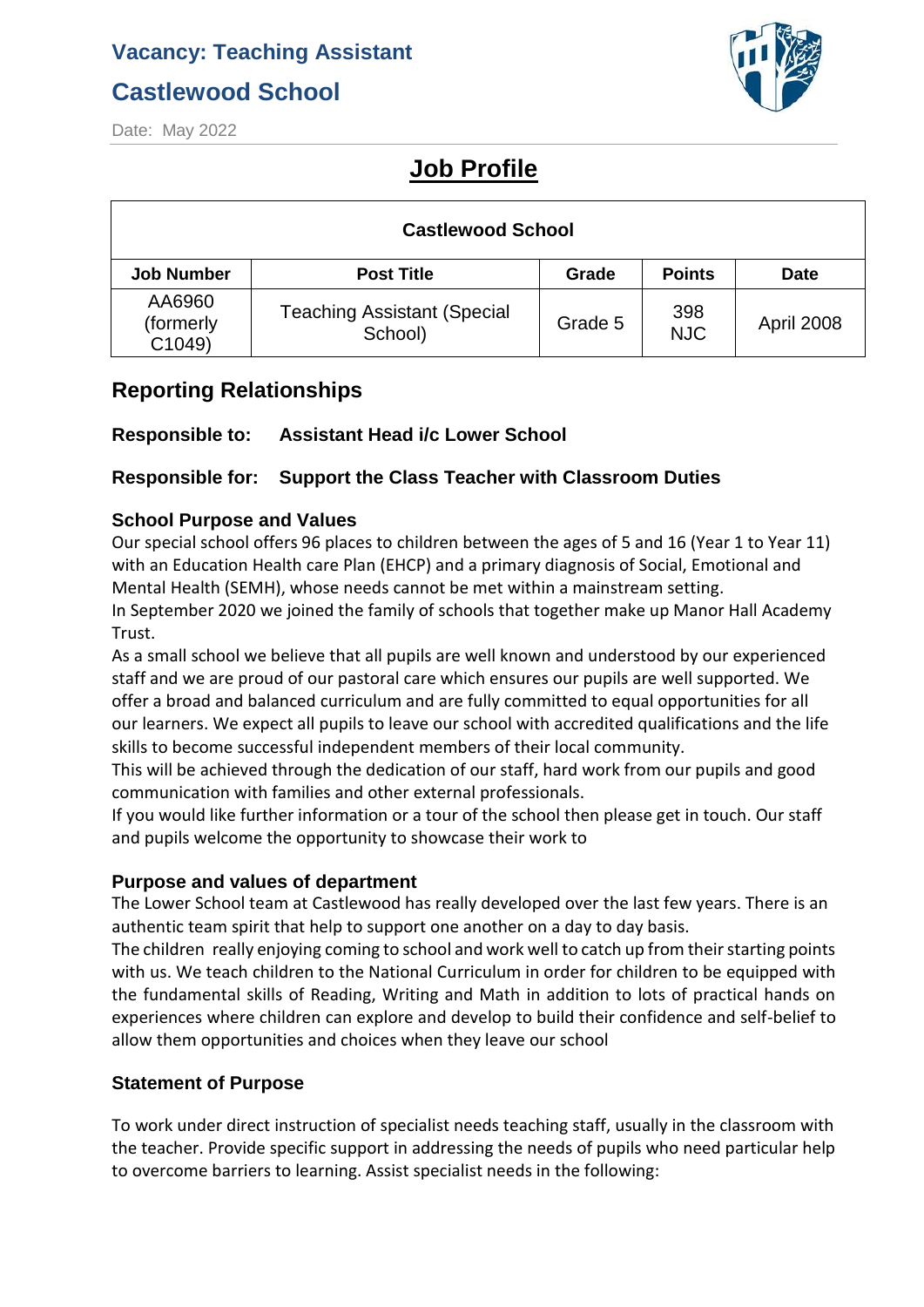## **Castlewood School**



Date: May 2022

### *Supporting Pupils*

- Provide pastoral support to pupils within the school environment.
- Receive and supervise pupils excluded from, or otherwise not working to, a normal timetable.
- Attend to pupils' personal needs and provide advice to assist in their social, health and hygiene development on a daily basis.
- Care for pupils who are critically or terminally ill.
- Participate in the comprehensive assessment of pupils to determine those in need of particular help.
- In conjunction with the teacher the development and implementation of Individual Education/ Behaviour/Support/Mentoring plans.
- Support provision for pupils with additional needs.
- Develop 1:1 mentoring arrangements with pupils and provide support for distressed pupils.
- Use specialist knowledge/experience to provide appropriate support to pupils in relation to their individual needs (e.g. daily exercise programme).
- Provide feedback to pupils and teachers in relation to progress, achievement, behaviour, attendance etc.
- Experience in Phonics would be desired

## **Support for the Teacher**

- Support pupils' access to learning using appropriate strategies, resources etc.
- Work with other staff in planning, evaluating and adjusting learning activities as appropriate.
- Monitor and evaluate pupils' responses and progress against action plans through observation and planned recording under the supervision of a teacher.
- Support the teacher in providing objective and accurate feedback and reports as required, to other staff on pupils' achievement, progress and other matters, ensuring the availability of appropriate evidence (e.g. Headteacher).
- Assist in keeping and updating records as agreed with other staff, contributing to reviews of systems/records as requested.
- Assist in the development and implementation of appropriate behaviour management strategies.
- Establish constructive relationships with parents/carers, exchanging information, facilitating their support for their child's attendance, access and learning and supporting home to school and community links.
- Assist the teacher in the development, implementation and monitoring of systems relating to attendance and integration.
- Clerical/admin support relating to classroom activity e.g. dealing with correspondence, compilation/analysis/reporting on attendance, exclusions etc, and making phone calls etc.
- Co-ordinate and organise pupils attending extra curricular activities/work experience or other out of school activities under guidance of teacher.

## **Support for the Curriculum**

- Implement agreed learning activities/teaching programmes under direction of teacher.
- To be aware of and appreciate a range of activities, courses, organisations and individuals to provide support for pupils.
- Under direction of teacher determine the need for, prepare and use specialist equipment, plans and resources to support pupils.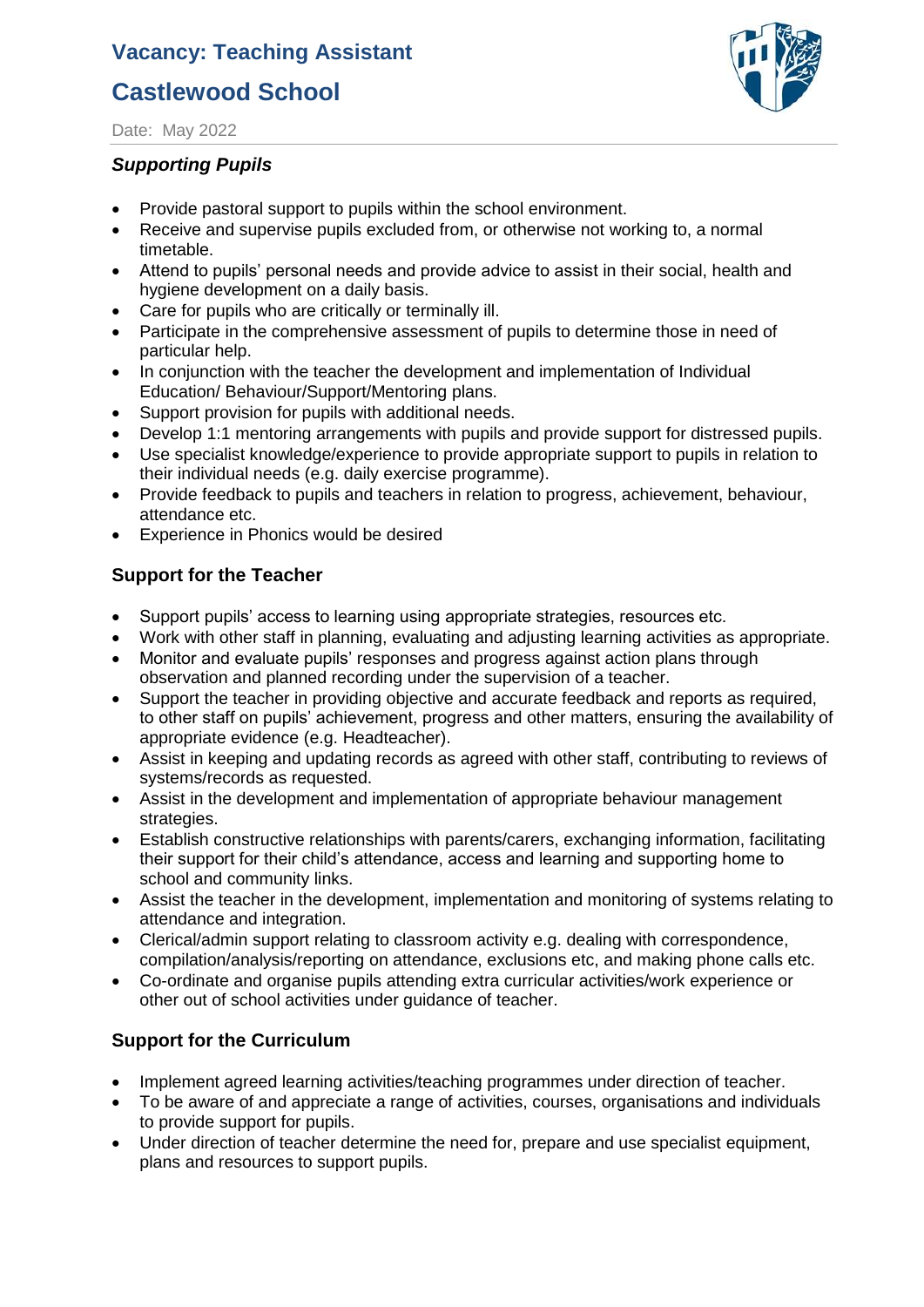# **Castlewood School**



Date: May 2022

**Professional Accountabilities** (this list is not exhaustive and should reflect the ethos of the school)

The post holder is required to be aware of and comply with policies and procedures relating to child protection, health, safety and security, confidentiality and data protection, reporting all concerns to an appropriate person. In addition they are to contribute to the achievement of the school's objectives through:

#### **Safeguarding**

• Promote and safeguard the welfare of children and young persons you are responsible for or come into contact with.

#### **Financial Management**

• Personally accountable for delivering services efficiently, efficiently within budget and to implement any approved savings and investment allocated to the service area.

#### **People Management**

- To comply and engage with people management polices and processes
- Contribute to the overall ethos/work/aims of the school.
- Establish constructive relationships and communicate with other agencies/professionals.
- Attend and participate in regular meetings.
- Participate in training and other learning activities and performance development as required.
- Recognise own strengths, areas of expertise and use these to advise and support others.

#### **Equalities**

• Ensure that all work is completed with a commitment to equality and anti-discriminatory practice, as a minimum to standards required by legislation.

#### **Health and Safety**

• Ensure a work environment that protects people's health and safety and that promotes welfare and which is in accordance with the County Council's Health and Safety policy.

#### *Note 1:*

*The content of this job description will be reviewed with the post holder on an annual basis in line with the School's performance and development review policy. Any significant change in level of accountability that could result in a change to the grade must be discussed with the post holder and the relevant trade union before submitting for re-evaluation.*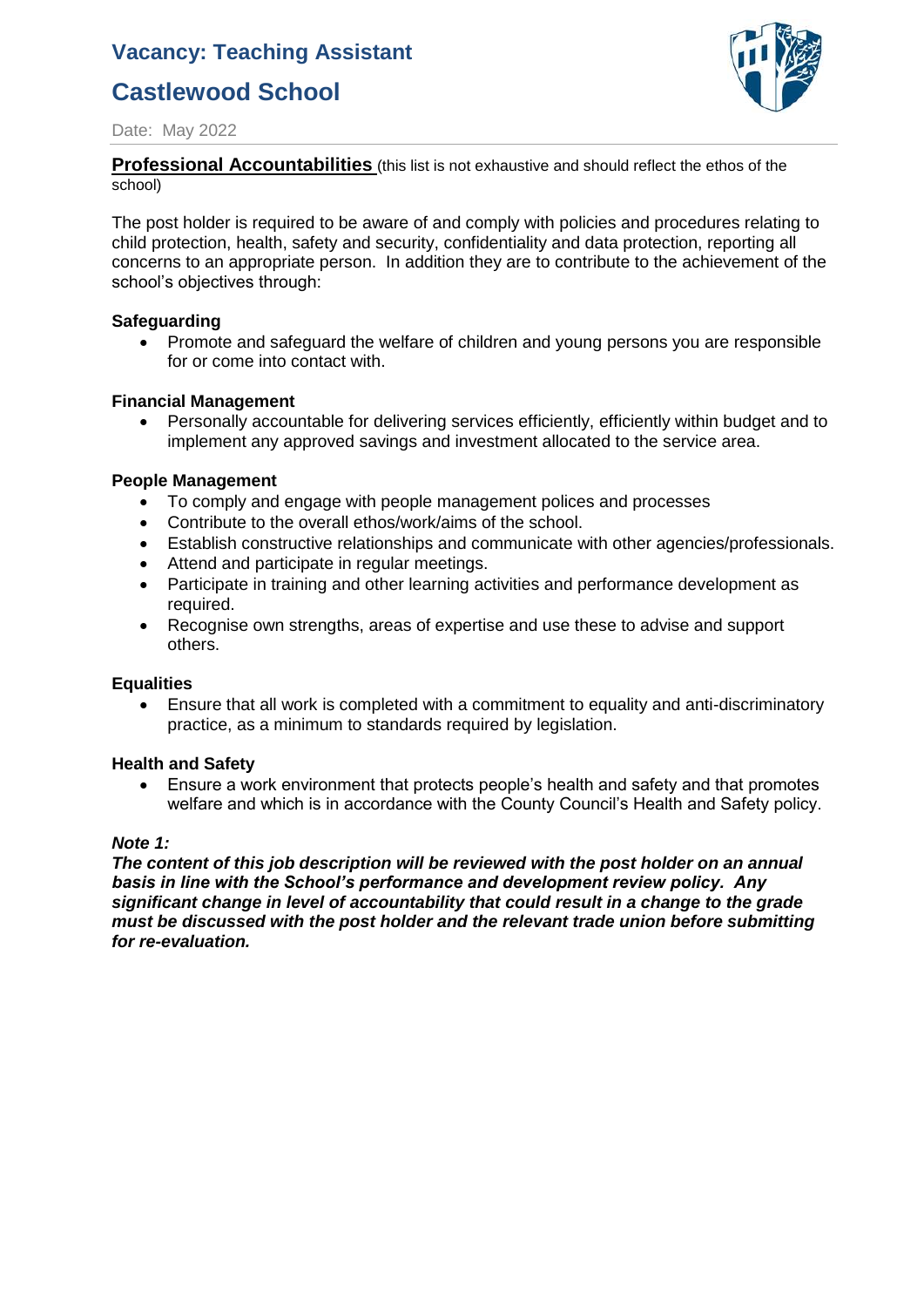**Castlewood School**



Date: May 2022

## **Person Specification Teaching Assistant (Special School) Level 2**

| <b>Criteria</b>                                                                                                                                                                                                                                                                                                                                                                                                                                                                                                                                                                                                                                                                                                                                                                                                                                                                     | <b>Measured</b><br>by |
|-------------------------------------------------------------------------------------------------------------------------------------------------------------------------------------------------------------------------------------------------------------------------------------------------------------------------------------------------------------------------------------------------------------------------------------------------------------------------------------------------------------------------------------------------------------------------------------------------------------------------------------------------------------------------------------------------------------------------------------------------------------------------------------------------------------------------------------------------------------------------------------|-----------------------|
| <b>Experience</b><br>Experience of working with pupils with additional needs.                                                                                                                                                                                                                                                                                                                                                                                                                                                                                                                                                                                                                                                                                                                                                                                                       | A                     |
| Qualifications/Training<br>Very good numeracy/literacy skills equivalent to GCSE C and above.<br>NVQ 2 for Teaching Assistants (or demonstrate equivalent knowledge, skills and<br>experience).<br>Training in the relevant strategies e.g. literacy and/or in particular curriculum or<br>$\bullet$<br>learning area such as bilingual, sign language, dyslexia, ICT, CACHE, etc.                                                                                                                                                                                                                                                                                                                                                                                                                                                                                                  |                       |
| <b>Knowledge/Skills</b><br>Understanding of relevant policies/codes of practice.<br>Good understanding of areas of learning, e.g. literacy, numeracy, science, SEN,<br>Early Years.<br>Understanding of principles of child development and learning processes and in<br>$\bullet$<br>particular, barriers to learning.<br>Effective use of ICT to support learning.<br>٠<br>Use of other equipment technology - video, photocopier.<br>٠<br>Excellent interpersonal skills to be able to relate well to a wide range of people.<br>$\bullet$<br>Work constructively as part of a team whilst being able to demonstrate initiative.<br>$\bullet$<br>Good communication skills.<br>Willing to work towards NVQ Level 2 or recognised equivalent.                                                                                                                                     | A/I                   |
| <b>Behavioural Attributes</b><br>Customer focused.<br>Has a friendly yet professional and respectful approach which demonstrates<br>support and shows mutual respect.<br>Open, honest and an active listener.<br>Takes responsibility and accountability.<br>Committed to the needs of the pupils, parents and other stakeholders and<br>challenge barriers and blocks to providing an effective service.<br>Demonstrates a "can do" attitude including suggesting solutions, participating,<br>$\bullet$<br>trusting and encouraging others and achieving expectations.<br>Is committed to the provision and improvement of quality service provision.<br>Is adaptable to change/embraces and welcomes change.<br>Acts with pace and urgency being energetic, enthusiastic and decisive.<br>Communicates effectively.<br>Has the ability to learn from experiences and challenges. | A/I                   |